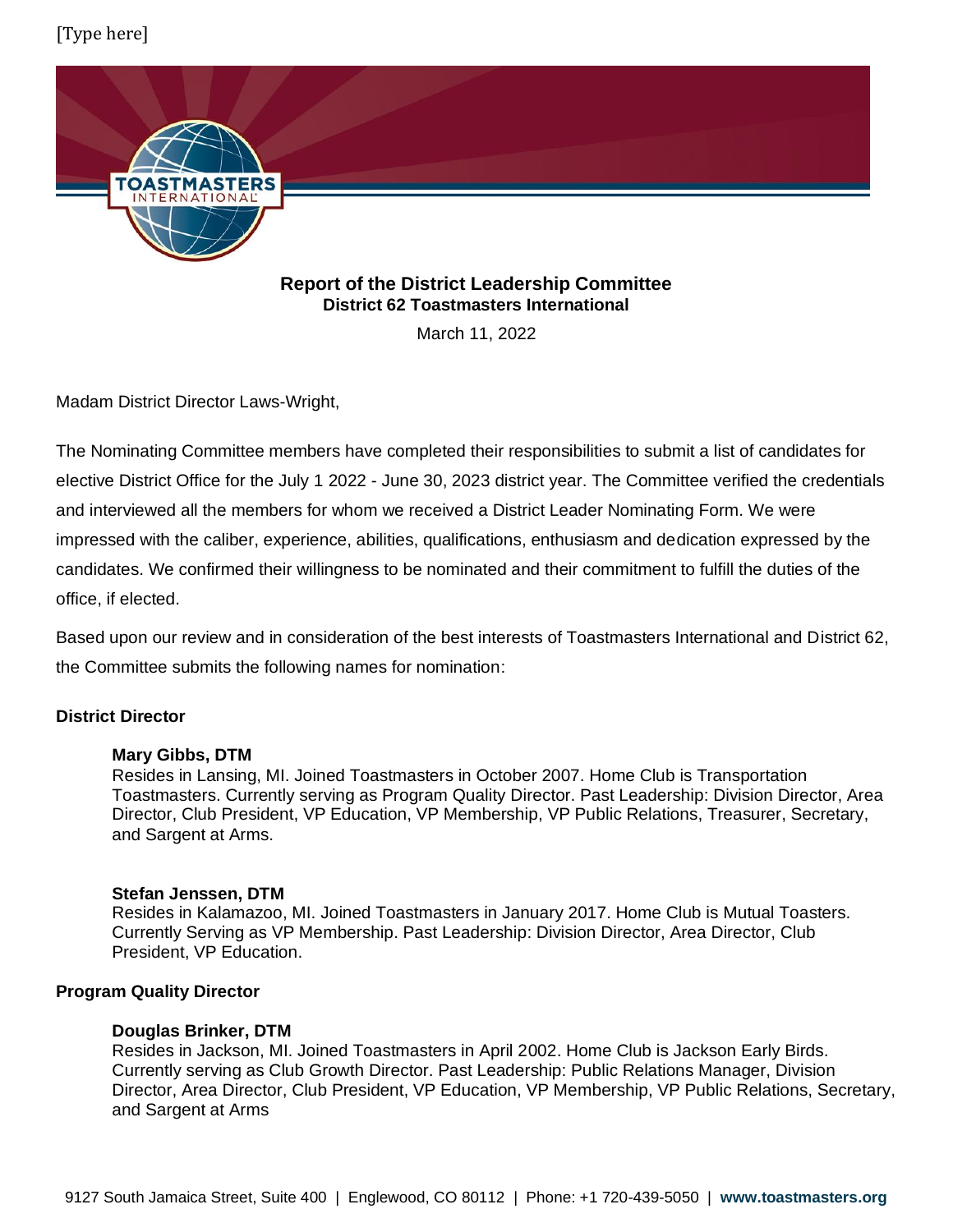#### **Kimberly Lynn**

Resides in Kalamazoo, MI. Joined Toastmasters in June 2015. Home Club is Zoetis Toastmasters. Currently serving as Division Director and VP Education. Past Leadership: Club President, VP Education, Treasurer, and Secretary.

### **Club Growth Director**

#### **Owen Monday, Jr.**

Resides in Lansing, MI. Joined Toastmasters in October 2017. Home Club is Secondary to None. Currently Serving as Division Director and Club President. Past Leadership: Area Director, VP Public Relations.

### **C Division Director**

#### **Nyrhe Royal**

Resides in East Lansing. Joined Toastmasters in April 2015. Home Club is Regulatory Ramblers. Currently serving as Area Director. Past Leadership: Area Director, President, VP Membership, Treasurer.

## **E Division Director**

#### **Robin Kaczanowksi**

Resides in Saginaw, MI. Joined Toastmasters in July 2018. Home Club is Saginaw Harvey Spaulding. Currently serving as Area Director, VP Public Relations. Past Leadership: Area Director, Club President, VP Membership.

#### **Paul Theisen**

Resides in Auburn, MI. Joined Toastmasters in January 2003. Home Club is Central Campus Communicators. Currently serving as Area Director, VP Education, VP Membership. Past Leadership: Club President, VP Education.

#### **S Division Director**

#### **Tara McCoy-Jones**

Resides in Jackson, MI. Joined Toastmasters in April 2014. Home Club is Trail Blazers. Current serving as Area Director, Club President, VP Education, Technology Master. Past Leadership: Area Director, Club Coach Chair, Club President, VP Education, VP Membership, Sargent at Arms, Pathways Guide.

#### **W Division Director**

### **James Lemke**

Resides in Hudsonville, MI. June 2018, Home Club is The Law of Attraction. Currently serving as Area Director. Area Director, Past leadership: Area Director, VP Membership

#### **Josh Winkelstein**

Resides in Hastings, MI. Joined Toastmasters in October 2016. Home Club is Mutual Toasters. Currently not in any leadership roles. Past Leadership: Area Director, Club President, Sargent at Arms.